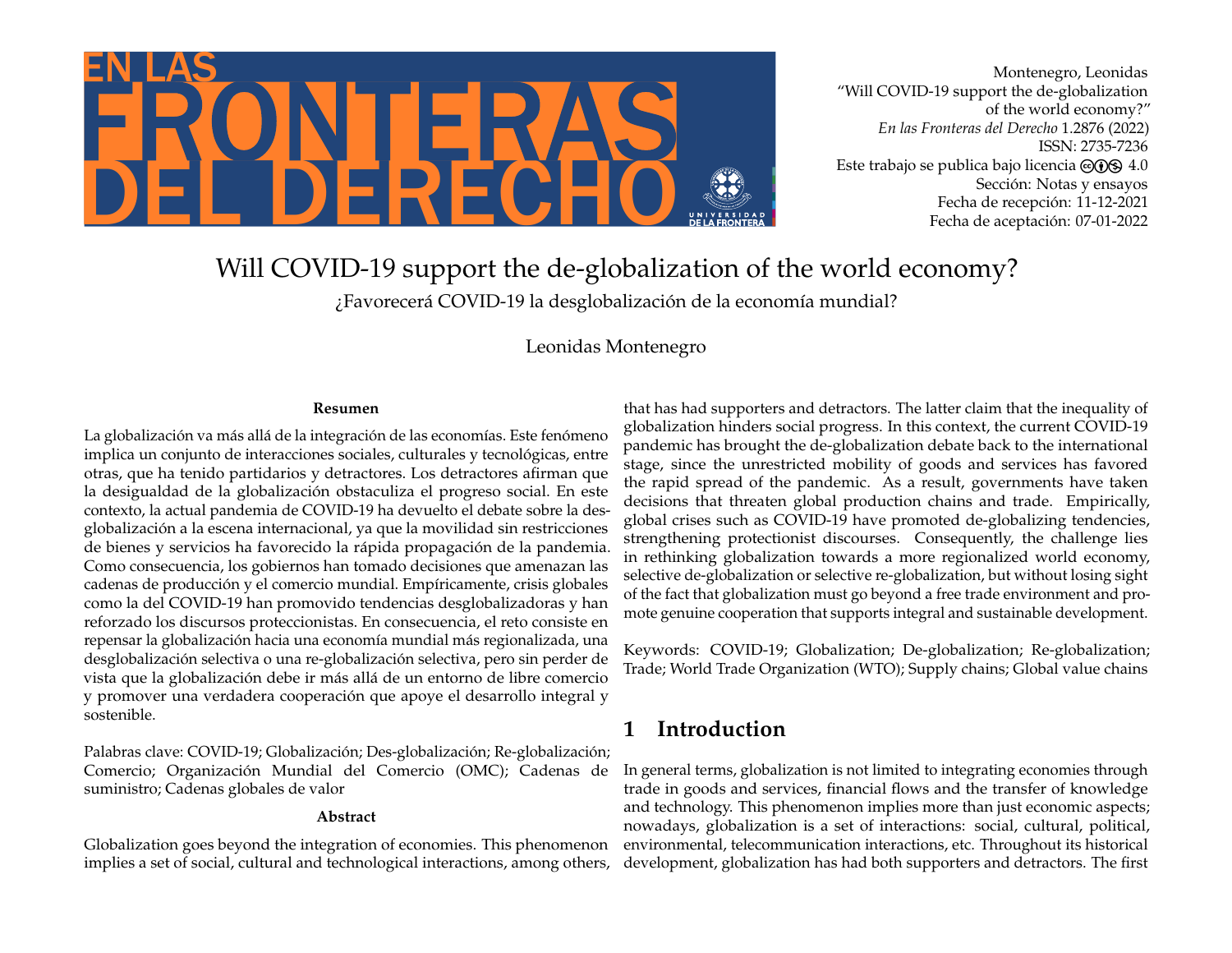see it as a positive, dynamic, prosperous, inevitable and irreversible process, that offers an excellent opportunity for developing and advanced economies to achieve faster growth and ensure poverty reduction. On the contrary, detractors believe that globalization creates inequality within and between countries, threatening employment and living conditions and hindering social progress.

This essay will focus on the economic dimension of globalization and its critics who promote de-globalization. De-globalization is not a recent process, as it began globally, especially in the developed economies, reducing exports and increasing domestic consumption. Some of its roots lie in the tendency to sign bilateral agreements between countries interested in promoting domestic production, either by imposing tariffs on foreign goods or through tax exemptions for domestic industries. Other reasons discussed are the so-called trade war between the USA and China, protectionist measures and the lack of new global trade liberalization agreements since the Uruguay Round. In this scenario, it is pertinent to ask whether COVID-19 is an additional boost to de-globalization.

### **2 COVID-19 and de-globalization**

Blum and Neumärker (Lessons from Globalization and the COVID-19 Pandemic for Economic, Environmental and Social Policy 309, 311, 316) stress that globalization has created several institutions, such as the World Trade Organization (WTO), to promote free trade and, eventually, to ensure the unrestricted mobility of goods and services around the world. Trade institutions, together with the free movement of goods, services and people, accelerated the rapid spread of the pandemic and overcame the natural barriers that prevented its spread. Consequently, COVID-19 has caused a worldwide financial and economic crisis for the current highly globalized system. In the same way, Branicki, Sullivan-Taylor, and Brammer (Towards crisis protection(ism)? COVID-19 and selective de-globalization) agree that COVID-19 has had profound implications for the global economy and society. The global nature of the crisis has created competition between countries for scarce resources and has highlighted the vulnerability of the worldwide economy in physical and human terms.

Since the World Health Organization declared COVID-19 a global pandemic on March 11, 2020, its impact on the economy has been disastrous. Gov-

ernments around the world took extreme measures to prevent the spread of the virus. Nevertheless, many countries have adopted regulations that have caused significant damage to trade and international markets. For example, borders have been closed, paralyzing international air traffic, tourism, transport, the production of non-systemically important goods, changing patterns of work, manufacturing and consumption. In addition, Hoekman (COVID-19 trade policy measures, G20 declarations and WTO reform 63) noted that "many WTO members responded to the COVID-19 pandemic with a mix of export controls and import liberalization/trade-facilitating measures for medical supplies and personal protective equipment" due to insufficient capacity and capability to manufacture physical goods, an inadequate supply of crucial skills, and lack of raw materials and /key inputs even when manufacturing capacity exists (Branicki, Sullivan-Taylor y Brammer 231).

Evidence suggests that a globally disruptive extreme event such as COVID-19 can trigger de-globalizing trends, especially when the events provoke a wholesale rejection of globalization, considering its adverse impacts on the economy and society (Branicki, Sullivan-Taylor y Brammer 239, 242, 243). In a scenario where the multilateral trading system is beset by various problems, COVID-19 has accelerated discourses towards greater protectionism, adopting measures such as the tariff and non-tariff barriers that have emerged and high taxes and export restrictions on some products. This has occurred in an international framework characterized by high levels of interdependence in the global value chains, thus challenging cross-border value chains.

In this regard, the enormous challenge for the worldwide economy posed by COVID-19 invites us to reconsider the current wave of globalization and whether it should be revived or remodeled. "The vulnerabilities of domestic economies and societies to global value chains have led to considerable debate regarding the impacts of the loss of manufacturing capacity and a broader discussion on which sectors and activities ought to be considered essential to a given country" (Branicki, Sullivan-Taylor y Brammer 236). In this sense, Enderwick and Buckley (Rising regionalization: Will the post-COVID-19 world see a retreat from globalization) propose a move towards a more regionally based world economy, seeking a better balance between national and international interests, between efficiency and resilience of supply chains, and between growth and equality. They propose that a regionally based economy could offer some of the benefits of recent globalization and would have fewer detrimental effects. Therefore, the impact of the pandemic and underlying